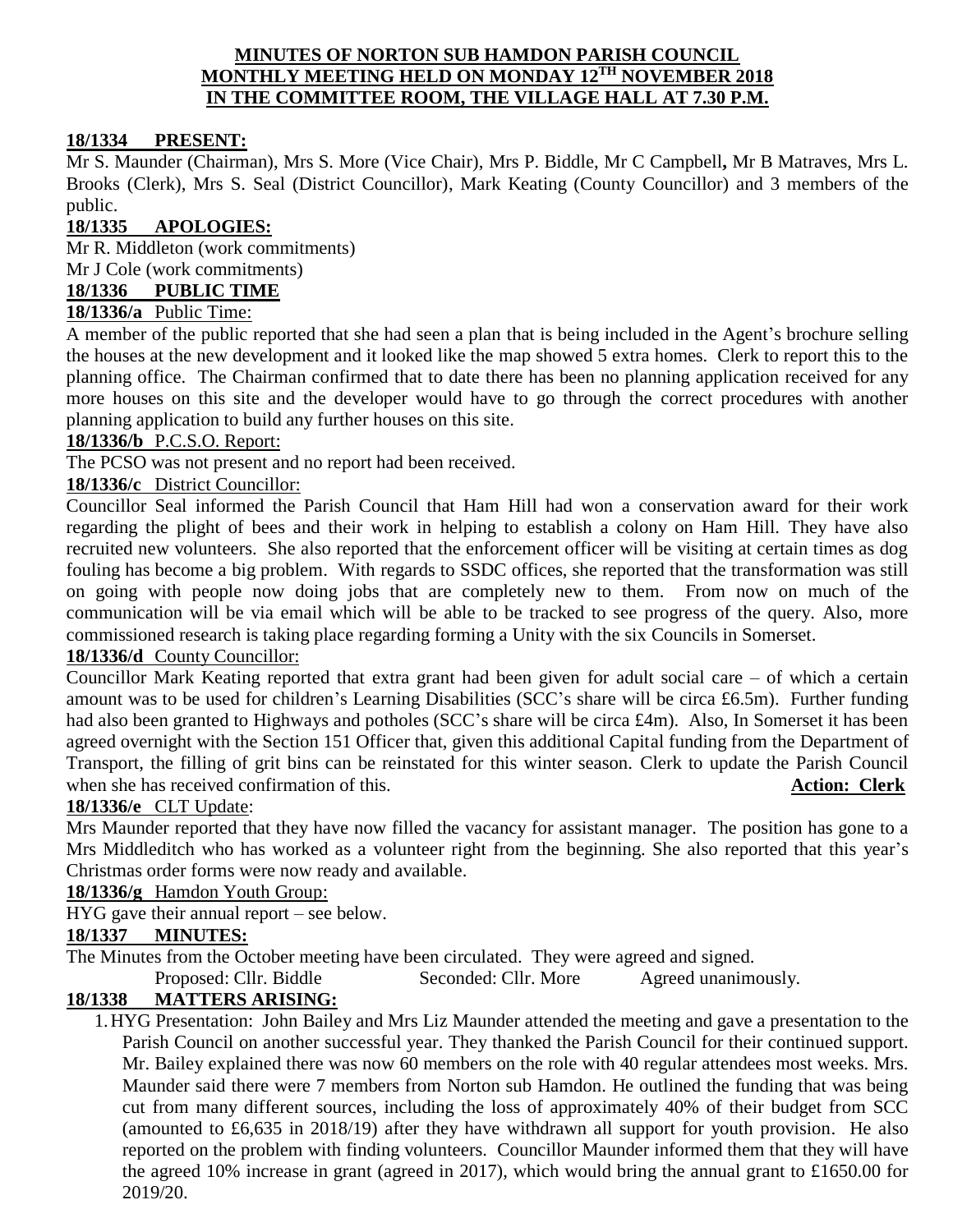Mr Bailey and Mrs Maunder explained that they have applied for extra funding from a number of different organisations including Awards for All, Sherborne Fayre and the Big Lottery. They will not know the outcome to these applications until the Spring of 2019. They have requested that they update the Parish Council on the results in Spring 2019 and if required, ask the Parish Council to consider a further grant or loan. The Parish Council made a resolution to support HYG with the sum of £1,650.00 with a 10% increase to be proposed every year (as long as there is sufficient Parish Council funds to do this). The Parish Council also agreed to see if the applications for grants were successful in the spring of 2019 and discuss this further then. Clerk to write and confirm this. **Action: Clerk**

2.Guidance for new Rural Services Signage: Councillor Maunder had received new guidelines for rural local facilities signs from main roads. The Clerk was asked to follow this up with Mark Keating to proceed with the application to get a sign at Turnpike to promote the shop, post office and pub.

# **Action: Clerk**

### **18/1339 PLANNING:**

# **18/1340/a** Matters for report:

18/03330/DPO - Development in New Rd, Norton sub Hamdon. Application to discharge a condition of the S106 agreement dated  $26<sup>th</sup>$  July 2016 regarding the shared ownership properties.

The Chairman reported that he had spoken to the planning officer in charge and informed the Parish Council that after talks between the Housing Provider and SSDC Housing Department all seven affordable homes will be for rent. This change will allow the Housing Provider to own 100% of all the affordable homes. The Parish Council had no objection to this.

**18/1340/b** Decisions Notified:

Nothing to report

**18/1340/c** Applications for consideration.

Nothing to report

#### **18/1341 FINANCE:**

**18/1341/a** Matters for report:

Nothing to report

**18/1341/b** Matters for resolution

1.Grit for Norton sub Hamdon – Winter 2018/19

The Clerk had worked out the costs for grit for this winter for the 5 grit bins, after the County Councillor informed the Parish Council that grit would no longer be provided for the village. The cost for 2 fills of the 5 bins would be £676.08. The Clerk also suggested that it would be appropriate for the Parish Council to supply the following public areas with 4 bags each – the shop, church and the pub.

A resolution was made to accept the cost for this and grant the extra bags for public places.

Proposed: Cllr.Biddle Seconded: Cllr. More Agreed unanimously.

\*\*NOTE: The Clerk has since received notification that SCC have now agreed to provide the villages with grit for this year. This amount will still need to be included on the budget for next year as the Parish Council will be responsible for grit for 2019/20. The grit for public areas will still be bought by the Parish Council for this winter.

2.Budget - The budget for 2019/20 has now been emailed to every Parish Councillor.

The Clerk explained that she has added the costs of winter grit to the budget. Also, due to SCC reducing services, it would be likely that the Parish Council will have to be responsible for more general maintenance including footpaths and verge cutting. However, she recommended that it was important to keep the precept at the same figure of £19,200.00.

A resolution was made to accept the budget for 2019/20

Proposed: Cllr Biddle Seconded: Cllr Maunder Agreed unanimously.